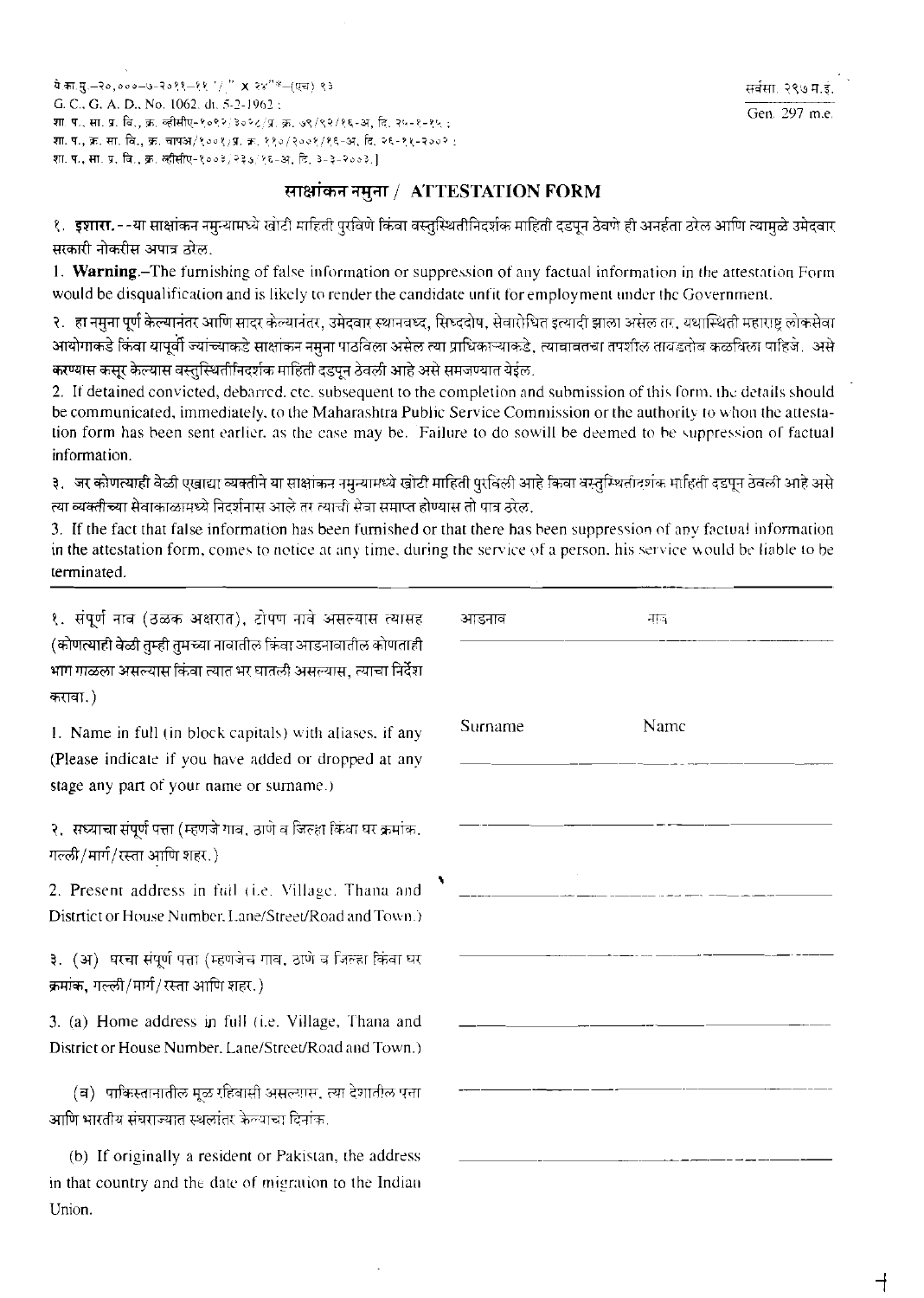४. मागील ५ वर्षांत एकावेळी १ वर्षाहून अधिक काळापर्यंत ज्या ठिकाणी तुम्ही राहिला असाल त्या ठिकाणचा तपशील (निवासाच्या कालावधीसह) -<br>परदेशात (पाकिस्तानात) वास्तव्य झाले असल्यास, २१ वर्षे पूर्ण झाल्यानंतर ज्या ठिकाणी १ वर्षाहन अधिक काळापर्यंत राहिला असाल त्या सर्व ठिकाणचा  $\overline{\text{qu}}$ शक्ति द्याला.

4. Particulars of places (with periods of residences) where you have resided for more than one year at a time during the preceding five years. In case of stay abroad (including Pakistan) particulars of all places where you have resided for more than one year after attaining the age of 21 years should be given.

| कालावधी / Period          | संपूर्ण निवासी पत्ता (म्हणजेच गाव, ठाणे व                                                                                           | मागील स्तंभात उल्लेखिलेल्या ठिकाणच्या.                                                 |
|---------------------------|-------------------------------------------------------------------------------------------------------------------------------------|----------------------------------------------------------------------------------------|
| पासून / From पर्यंत / To- | जिल्हा किंवा धर क्रमांक, गल्ली/मार्ग/                                                                                               | जिल्हा मुख्यालयाचे नाव                                                                 |
|                           | रस्ता आणि शहर<br>Residential address in full (i.e.<br>Village, Thana and District or House<br>Number, Lane/Street/Road and<br>Town) | Name of the District Head Quarter<br>of the place mentioned in the<br>preceding Column |
|                           |                                                                                                                                     |                                                                                        |
|                           |                                                                                                                                     |                                                                                        |
|                           |                                                                                                                                     |                                                                                        |

| ५. वडीलांचे--(अ) संपूर्ण नाव, टोपण नाव असल्यास त्यासह     | (अ)                                                                                                                                                                                                                                         |
|-----------------------------------------------------------|---------------------------------------------------------------------------------------------------------------------------------------------------------------------------------------------------------------------------------------------|
| 5. Father's- $(a)$ Name in full with aliases if any       | <u> 1980 - Andrea Brasil, Amerikaansk politiker (* 1980)</u><br>(a)                                                                                                                                                                         |
| (ब) सध्याचा डाक पत्ता (हयात नसल्यास, अखेरचा पत्ता द्यावा) | (d)                                                                                                                                                                                                                                         |
| (b) Present Postal address (if dead give last address)    | (b)<br><u> 1980 - Johann Barn, mars ann an t-Amhraich ann an t-Amhraich ann an t-Amhraich ann an t-Amhraich ann an t-Amhraich ann an t-Amhraich ann an t-Amhraich ann an t-Amhraich ann an t-Amhraich ann an t-Amhraich ann an t-Amhrai</u> |
| (क) घरचा कायम पत्ता                                       | (क)                                                                                                                                                                                                                                         |
| (c) Permanent Home address                                | $\left( \text{e} \right)$                                                                                                                                                                                                                   |
| (ड) व्यवसाय                                               | (ड)                                                                                                                                                                                                                                         |
| (d) Profession                                            | (d)                                                                                                                                                                                                                                         |
| (इ) सेवेमध्ये असल्यास पदनाम व कार्यालयीन पत्ता द्यावा     | $($ इ)                                                                                                                                                                                                                                      |
| (e) If in service give designation and official address   | <u> 1989 - Andrea Stadt Britain, amerikansk politiker (</u><br>(e)                                                                                                                                                                          |
| ६. (१) खालील व्यक्तींचे राष्ट्रीयत्व                      |                                                                                                                                                                                                                                             |
| 6. (1) Nationality of-                                    |                                                                                                                                                                                                                                             |
| (अ) वडील                                                  | (3I)                                                                                                                                                                                                                                        |
| (a) Father                                                | <u> 1980 - Johann Stein, marwolaethau a bhann an t-Amhair an t-Amhair an t-Amhair an t-Amhair an t-Amhair an t-A</u><br>(a)                                                                                                                 |
| (ब) आई                                                    | $(\mathbf{a})$                                                                                                                                                                                                                              |
| (b) Mother                                                | <u> 1980 - Jan Barat, amerikan bahasa perang berasal pengaran pengaran pengaran pengaran pengaran pengaran pengar</u><br>(b)                                                                                                                |
| (क) पती / पत्नी                                           | (क)                                                                                                                                                                                                                                         |
| (c) Housband / Wife                                       | <u> 1989 - Johann Barn, mars eta bainar eta bainar eta baina eta baina eta baina eta baina eta baina eta baina e</u><br>(c)                                                                                                                 |
| (ड) उमेदवार                                               | $(\overline{s})$                                                                                                                                                                                                                            |
| (d) Candidate                                             | <u> 1980 - John Stein, Amerikaansk politiker († 1908)</u><br>(d)                                                                                                                                                                            |
| (२) पतीचे / पत्नीचे जन्मस्थान                             |                                                                                                                                                                                                                                             |
| (2) Place of birth of Husband / Wife                      |                                                                                                                                                                                                                                             |

 $+$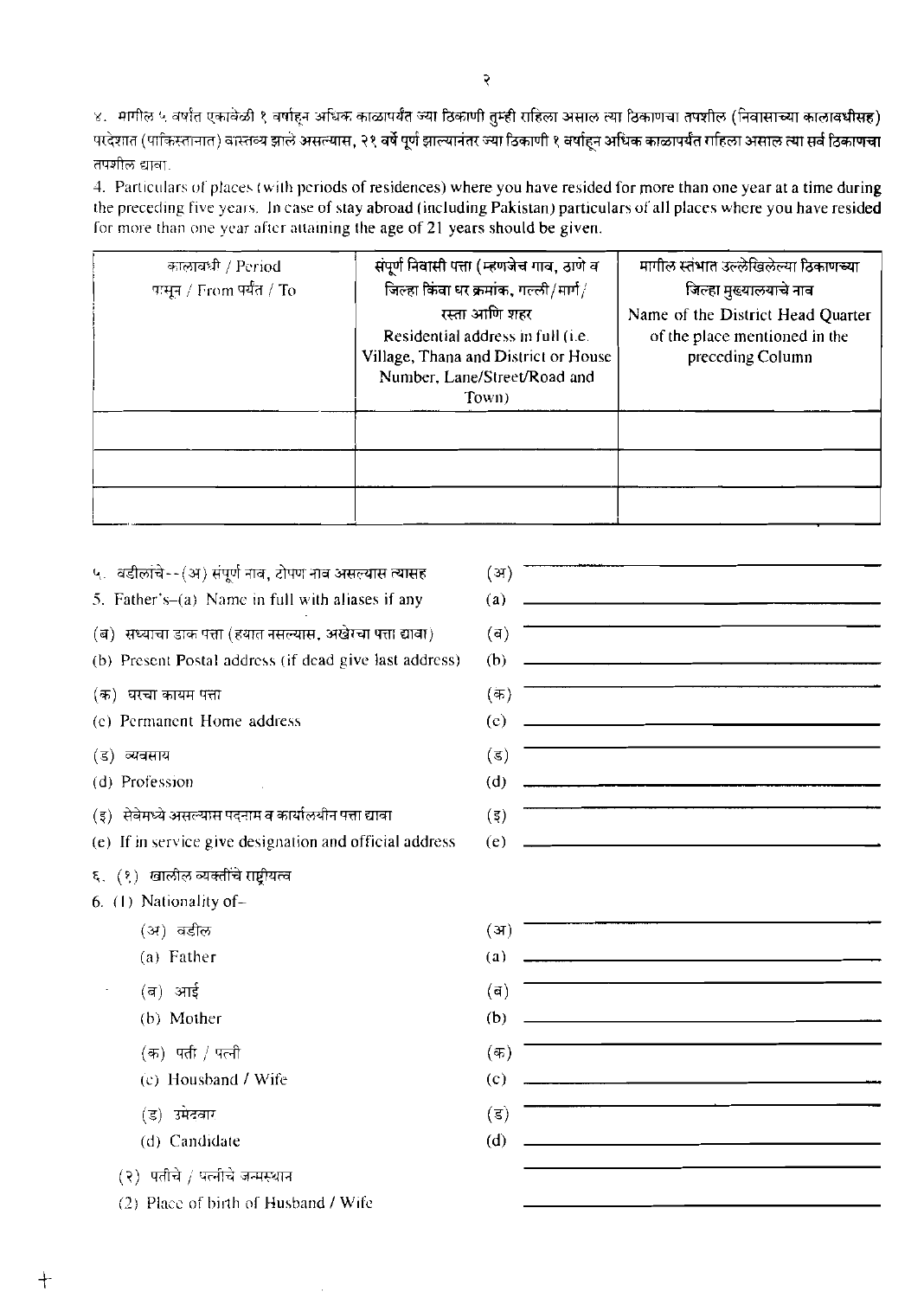३

- ७. (अ) निश्चित जन्मदिनांक
- 7. (a) Exact date of birth
	- (ब) सध्याचे वय
	- (b) Present age
	- (क) मॅटीक परीक्षेच्या वेळचे वय
	- (c) Age at Matriculation
- ८. (अ) जन्मठिकाण, ते जेथे असेल तो जिल्हा व राज्य
- 8. (a) Place of birth, District and State in which situated.
	- (ब) तुम्ही कोणत्या जिल्हचातील व राज्यातील आहात ?
	- (b) District and State to which you belong?
- ९. शैक्षणिक अर्हता, वयाच्या १५ व्या वर्षांपासून शिक्षणाची ठिकाणे व शाळेतील व महाविद्यालयातील वर्षे यासह.
- 9. Educational qualification showing place of education with year in schools and colleges since the 15th years of age.



| शाळेचे / महाविद्यालयाचे नाव व पूर्ण पत्ता<br>Name of School / College with full address | प्रवेश दिनांक<br>Date of entering | सोडल्याचा दिनाक<br>Date of leaving | उत्तीण परीक्षा<br>Examination<br>passed |
|-----------------------------------------------------------------------------------------|-----------------------------------|------------------------------------|-----------------------------------------|
|                                                                                         |                                   |                                    |                                         |
|                                                                                         |                                   |                                    |                                         |
|                                                                                         |                                   |                                    |                                         |

१०. (अ) जर तुम्ही यापूर्वी नोकरी करीत असाल तर तपशील द्यावा.

#### 10. (a) If you have any time employed, give details

| धारण केलेले पदनाम किंवा कामाचे वर्णन         | कालावधी<br>Period | कार्यालयाचा / भागीदारी<br>संस्था किंवा संस्थेचा पत्ता | पूर्वीची नोकरी<br>सोडण्याची संपूर्ण कारणे              |                                                     |
|----------------------------------------------|-------------------|-------------------------------------------------------|--------------------------------------------------------|-----------------------------------------------------|
| Designation or post held description of work | पासून<br>From     | पर्यंत<br>To                                          | Full address of the<br>Office / Firm or<br>institution | Full reasons for<br>leaving the<br>previous service |
|                                              |                   |                                                       |                                                        |                                                     |
|                                              |                   |                                                       |                                                        |                                                     |

१०. (ब) जर यापूर्वीची नोकरी भारत सरकार/ राज्य शासन/भारत सरकार किंवा राज्य शासन यांच्या मालकीच्या किंवा नियंत्रणाखालील उपक्रम/स्वायत्त संस्था/विद्यापीठ स्थानिक मंडळ यामधील असेल तर /ती नोकरी सोडण्याची/किंवा समाप्त होण्याची संपूर्ण कारणे द्या. तुमच्याविरूध्द शिस्तभंगाची कार्यवाही सुरू करण्यात आली होती काय किंवा जेव्हा तुम्ही सेवासमाप्तीची नोटीस दिली त्यावळी, किंवा त्यानंतर तुमच्या सेवा प्रत्यक्षपणे समाप्त करण्यात येण्यापूर्वी तुम्हाला कोणत्याही बाबतीत तुमच्या वर्तणुकीवद्दल स्पष्टीकरण देण्यासाठी फर्माविण्यात आले होते काय ?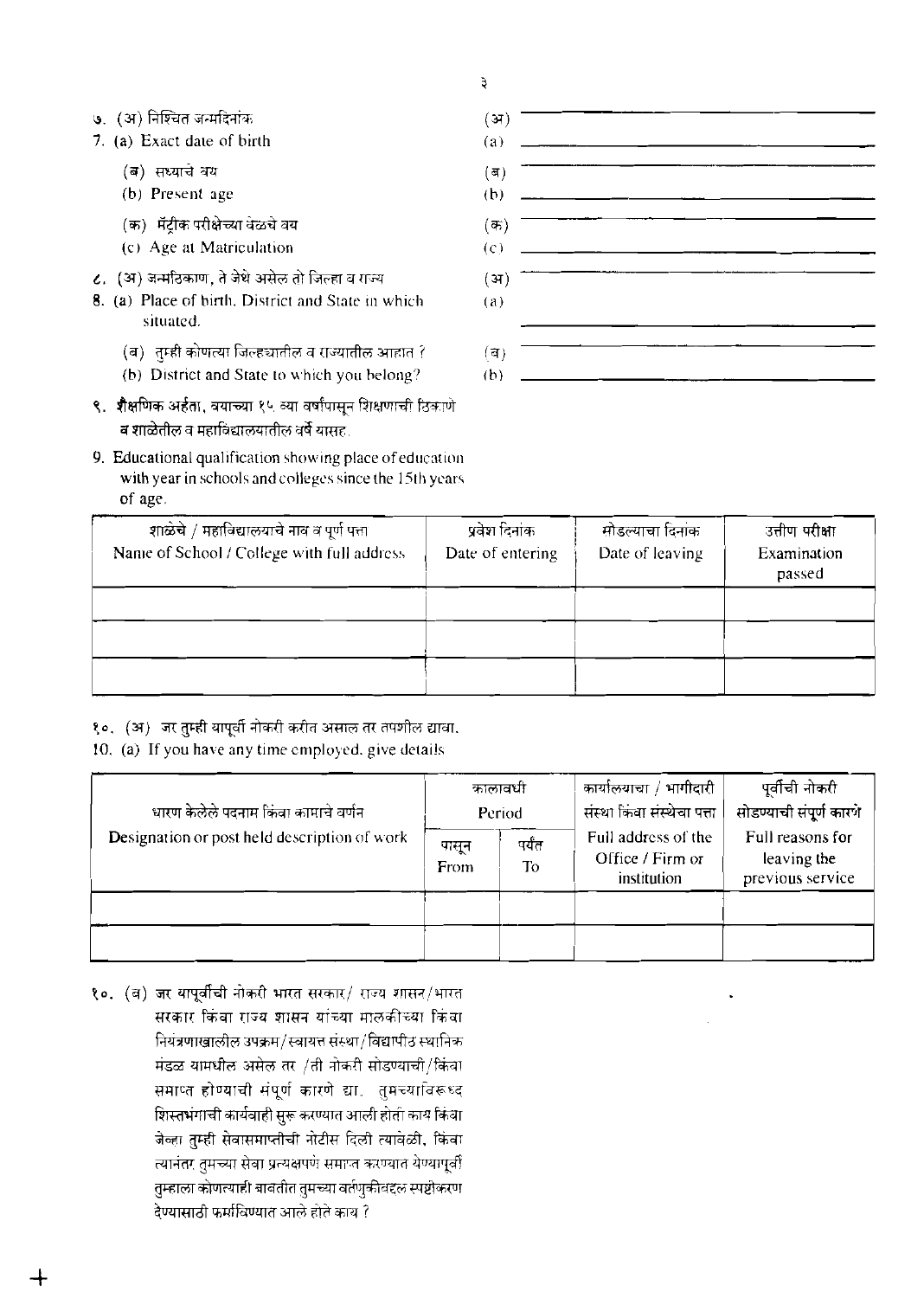- 10. (b) If the previous employment was under the Government of India/a State Government/an undertaking owned or controlled by the Government of India or a State Government/ an Autonomous body/ University/Local Body.-Please State fully the rensons for leaving/termination of that appointment. Whether any disciplinary proceedings framed against you or had you been called upon to explain your conduct in any matter at the time you gave notice of termination of service or at a subsequent date before your services were actually terminated ?
- ११. (अ) तुम्हाला न्यायालयाकडून कोणत्याही अपराधाबद्दल आतापर्यंत कधीही अटक करण्यात/स्थानबध्द करण्यात/बध्द करण्यात/दंड करण्यात/सिध्ददोषी ठरविण्यात आले आहे काय, किंवा लोकसेवा आयोगाकडून त्यांच्या परीक्षांना/निवडींना बसण्यास तुम्हाला मनाई करण्यात आली आहे काय, किंवा अनर्ह ठरविण्यात आले आहे काय, किंवा कोणत्याही विद्यापीठाकडून किंवा इतर कोणत्याही शैक्षणिक प्राधिकरणाकडून/संस्थेकडून कोणत्याही परीक्षेस बसण्यास . मनाई करण्यात आली आहे काय/कादून टाकण्यात आले आहे काय
- 11. (a) Have you ever been arrested/prosecuted/kept under detention, or bound down/fined/convicted by a court of law for any offence or debarred/ disqualified by any Public Service Commission from appearing at its examinations/selections or debarred from taking any examination/ rusticated by any university or any other educational authority/ Instituion?
- ११. (ब) हा साक्षांकन नमुना भरतेवेळी कोणत्याही न्यायालयात, विद्यापीठात किंवा इतर कोणत्याही शैक्षणिक प्राधिकरणात/ संस्थेत तुमच्याविरूध्द <u>कोणतेही प्रकरण प्रलंबित आहे काय ?</u>
- II. (b) Is any case pending against you in any court of law, University or any other educational authority/ Institution at the time of filling up this attestation form ?
- ११. (क) आपल्या विरुध्द कोणत्याही न्यायालयात फौजदारी खटला सुरू आहे किंवा कसे, सुरू असल्यास त्याचा तपशील, प्रकरण क्रमांक, कोणत्या न्यायालयात प्रकरण प्रलंबित आहे, गुन्हा कोणत्या कलमाखाली नोंदविला आहे. **इ**त्यादी.
- I I. (c) Whether helshe is facing any criminal prosecution in any court and if yes. state the details thereof such as case number, in which court the case is pending under which section etc.

(अ), (ब) किंवा (क) चे उत्तर 'होय' असेल तर हा नमुना भरताना सदर खटला, अटक, स्थानबध्दता, दंड दोषसिध्दी, शिक्षादेश इत्यादीचा संपूर्ण तपशील आणि न्यायालय/विद्यापीठ/शैक्षणिक प्राधिकरण इत्यादी ठिकाणी प्रलंबित असलेल्या प्रकरणाचे स्वरूप स्पष्ट करावे.

If the answer to (a). (b) or (c) is 'Yes' fill particulars of the case, arrest, detention, fine, conviction, sentence. etc. and the nature of the case pending in the Court/University/Educational authority etc., at the time of filling up this form should be given.

(टीप.--तसेच साक्षांकन नमुन्याच्या सुरूवातीस असलेला 'इशारा' देखील कृपया पहा.)

(Note.-Pleasc nljo **scc** ihc 'Warning' at the top of this Attestation form)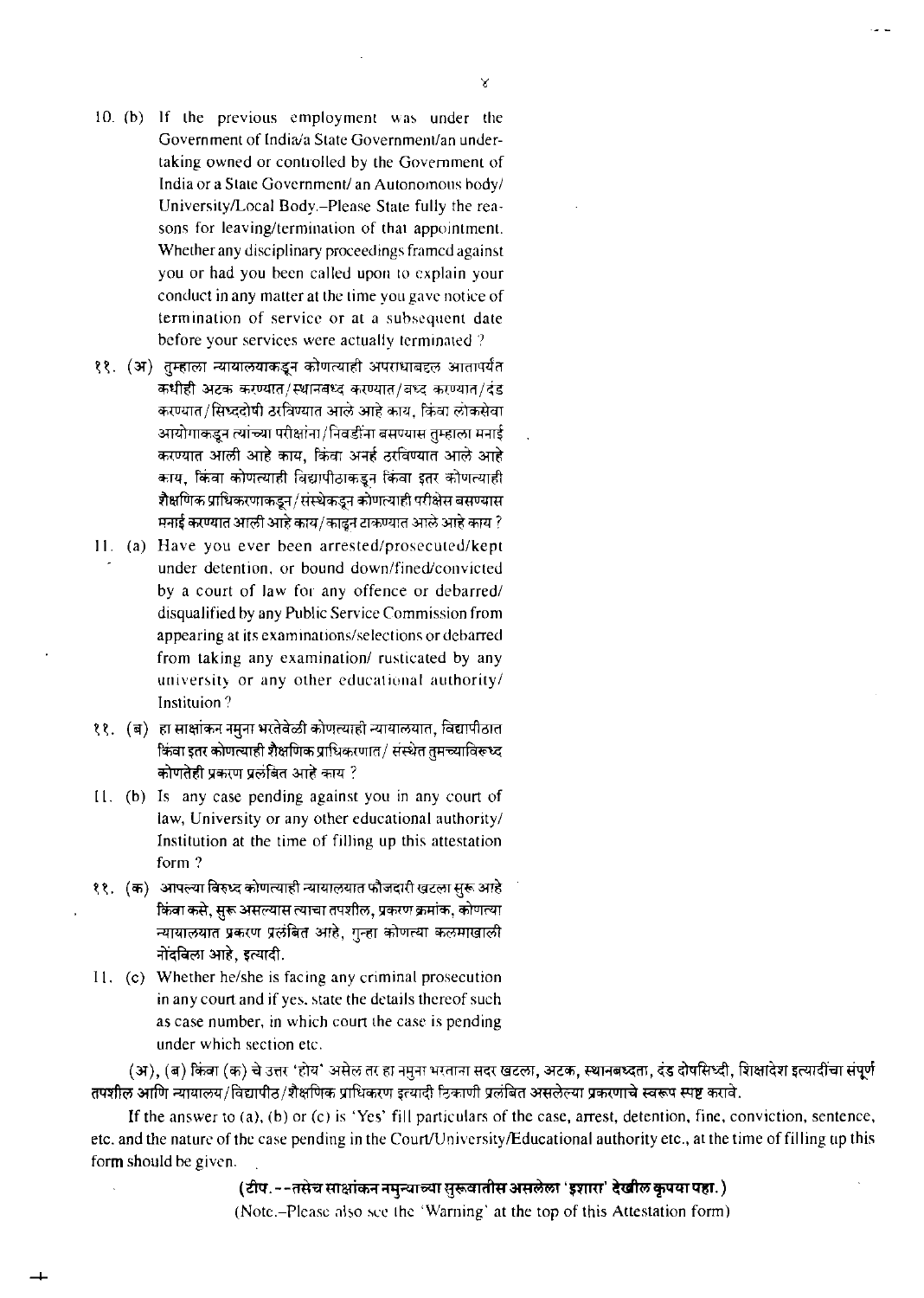|                                                                                                                              | Ч                                                                 |
|------------------------------------------------------------------------------------------------------------------------------|-------------------------------------------------------------------|
| १२. (अ) तुम्ही विवाहित आहात काय ? असल्यास--                                                                                  | (3I)                                                              |
| 12. (a) Are you married ? If so-                                                                                             | (a)                                                               |
| (व) तुम्हाला एकापक्षा अधिक पत्नी आहेत काय ?<br>असल्यास, त्यांची नावे काय आणि तुम्ही त्वाच्याशी<br>केव्हा विवाह केला ?        | (a)                                                               |
| (b) Have you more than one wife ? If so, what<br>are their names and when did you marry them?                                | <u> 2000 - Jan James Barnett, fransk politik (d. 1878)</u><br>(b) |
| (क)) तुमच्या पतीस एकापेक्षा अधिक पत्नी आहेत काय ?<br>असल्यास, त्यांची नावे काय आणि त्याने त्यांच्याशी<br>केव्हा विवाह केला ? | (क)                                                               |
| so, what are their names and when did he<br>marry them?                                                                      |                                                                   |
| १३.   तुमच्या निवास भागातील दोन जबाबदार व्यक्तींची नावे किंवा<br>ज्यांना तुम्ही माहित आहात अशा दोन संदर्भी व्यक्तींची नावे.  | (3)<br>(3)                                                        |
| 13. Names of two responsible persons of your locality<br>or two references to whom you are known.                            | <u> 1900 - Jan James James, politik politik (</u><br>(1)<br>(2)   |

मी असे प्रमाणित करतो की, पूर्ववर्ती माहिती माझ्या संपूर्ण माहितीप्रमाणे व विश्वासाप्रमाणे अचूक आणि संपूर्ण आहे. सरकारी नोकरीसाठी असणाऱ्या माझ्या पात्रतेस हानी पोचवील अशी कोणतीही परिस्थिती असल्याचे मला माहित नाही.

| ठिकाण<br>٠ | The company of the company of the company of the company of the company of the company of the company of the company of the company of the company of the company of the company of the company of the company of the company |  |  |  |  |  |  |  |  |  |  |  |  |
|------------|-------------------------------------------------------------------------------------------------------------------------------------------------------------------------------------------------------------------------------|--|--|--|--|--|--|--|--|--|--|--|--|
| दिनांक     |                                                                                                                                                                                                                               |  |  |  |  |  |  |  |  |  |  |  |  |

 $\ddot{\phantom{a}}$ 

# उमेदवाराची सही.

I certify that the foregoing information is correct and complete to the best of my knowledge and belife, 1 am not aware of any circumstances which might impair my fitness for employment under Government.

**Signature of the Candidate.** 

 $\mathbf{r}$